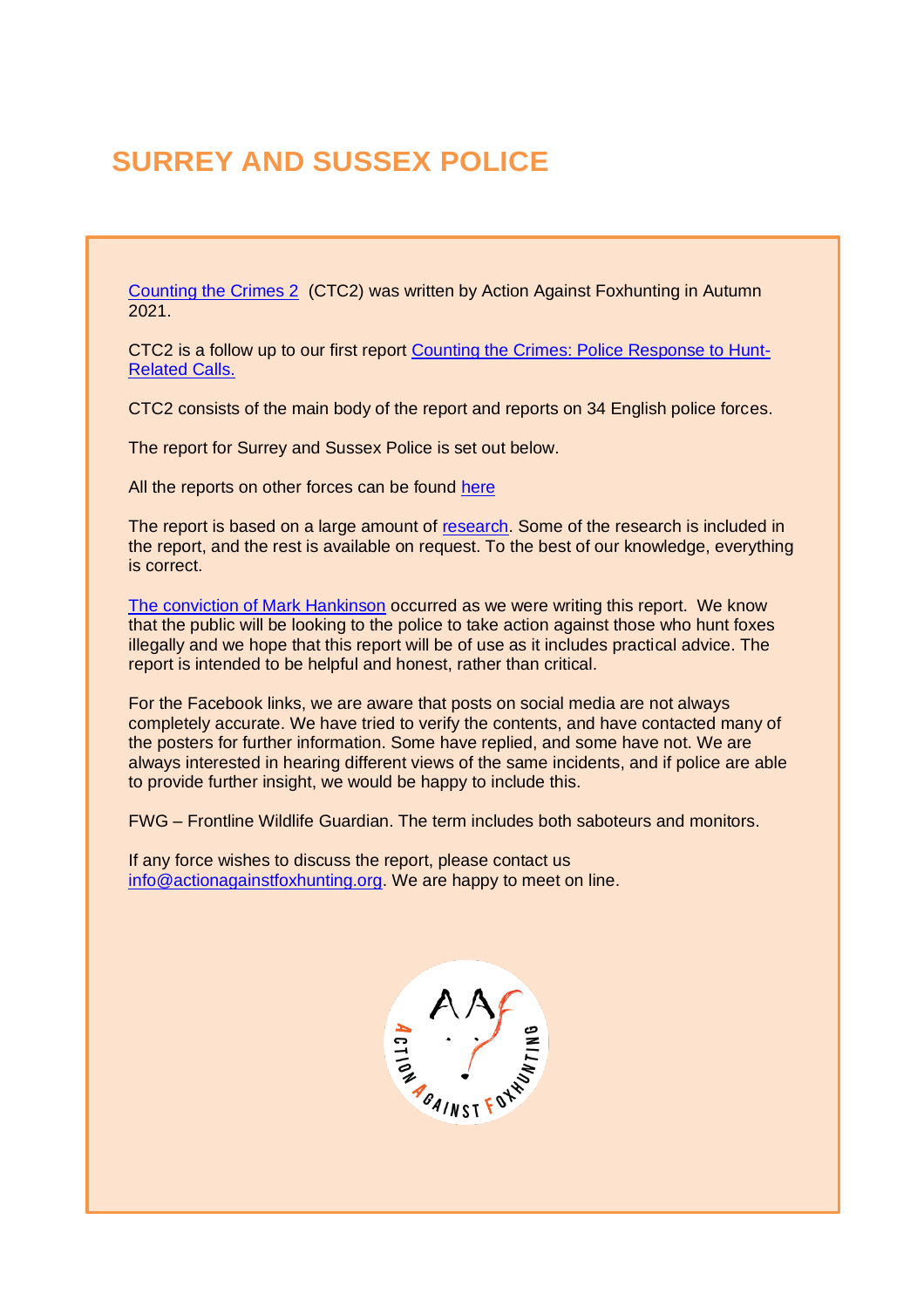## **NB There is an UPDATE on the present position in Surrey and Sussex at the end of this report.**

#### **How did the force respond to CTC?**

- One email
- $\checkmark$  Exchange of emails
- $\checkmark$  Meeting (two meetings, with a third coming up)
- No response at all

#### **For Email response - was the response detailed?**

- ✓ Yes
- No

#### **How do you rate the response?**



#### **Why have you given this rating?**

While detailed, it was a standard response. It did not acknowledge the need for extra training in the force. However, this need has now been acknowledged and is being addressed.

## **Were there follow up emails and did the force reply?**

- ✓ Yes
- No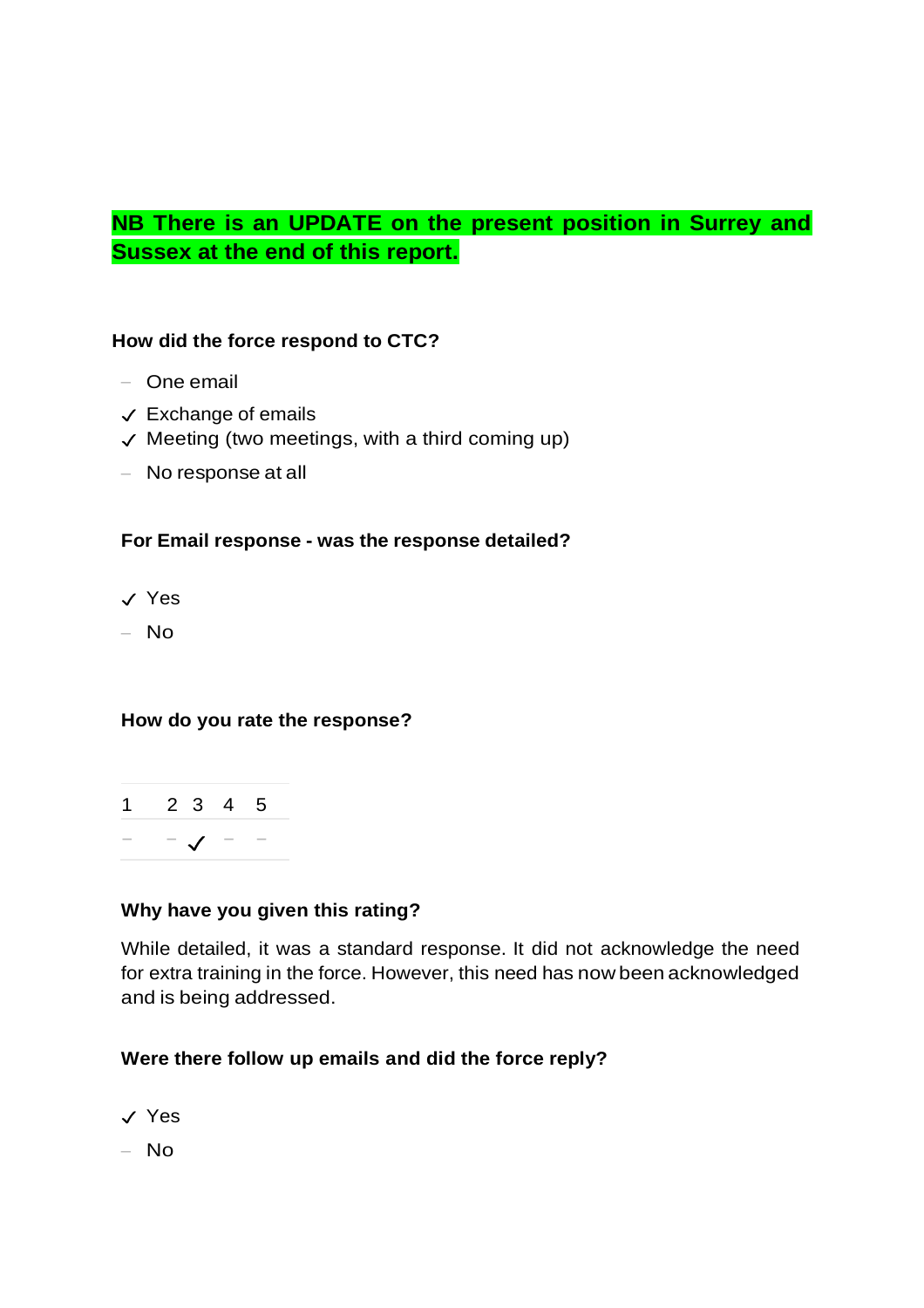**For the forces who met with us, how do you rate this response?**



#### **Why have you given this response?**

We felt that the force was very focused on public order and did not fully appreciate that the hunts are routinely breaking the Hunting Act. The response was non-committal.

#### **For the forces who met with us, how open were they?**



## **For the forces who met with us, how useful was the meeting?**

|  | 1 2 3 4 5 |  |  |
|--|-----------|--|--|
|  |           |  |  |

#### **Why have you given this response?**

The officers were reasonably open on the surface but they used words cautiously throughout, not wanting to commit themselves to much. When asked about failures re the Hunting Act within Surrey/Sussex they would only state that 'there may have been occasions throughout all police forces where they have not got it right in terms of investigations into illegal hunting in previous years' Regarding the incident 24/10 when FWGs were allegedly held up by a particular (smirking) officer for 40 minutes, they described this as a snapshot in time with no context. The police view on the incident wasn't offered. Meeting did give some insights into plans to make positive improvements.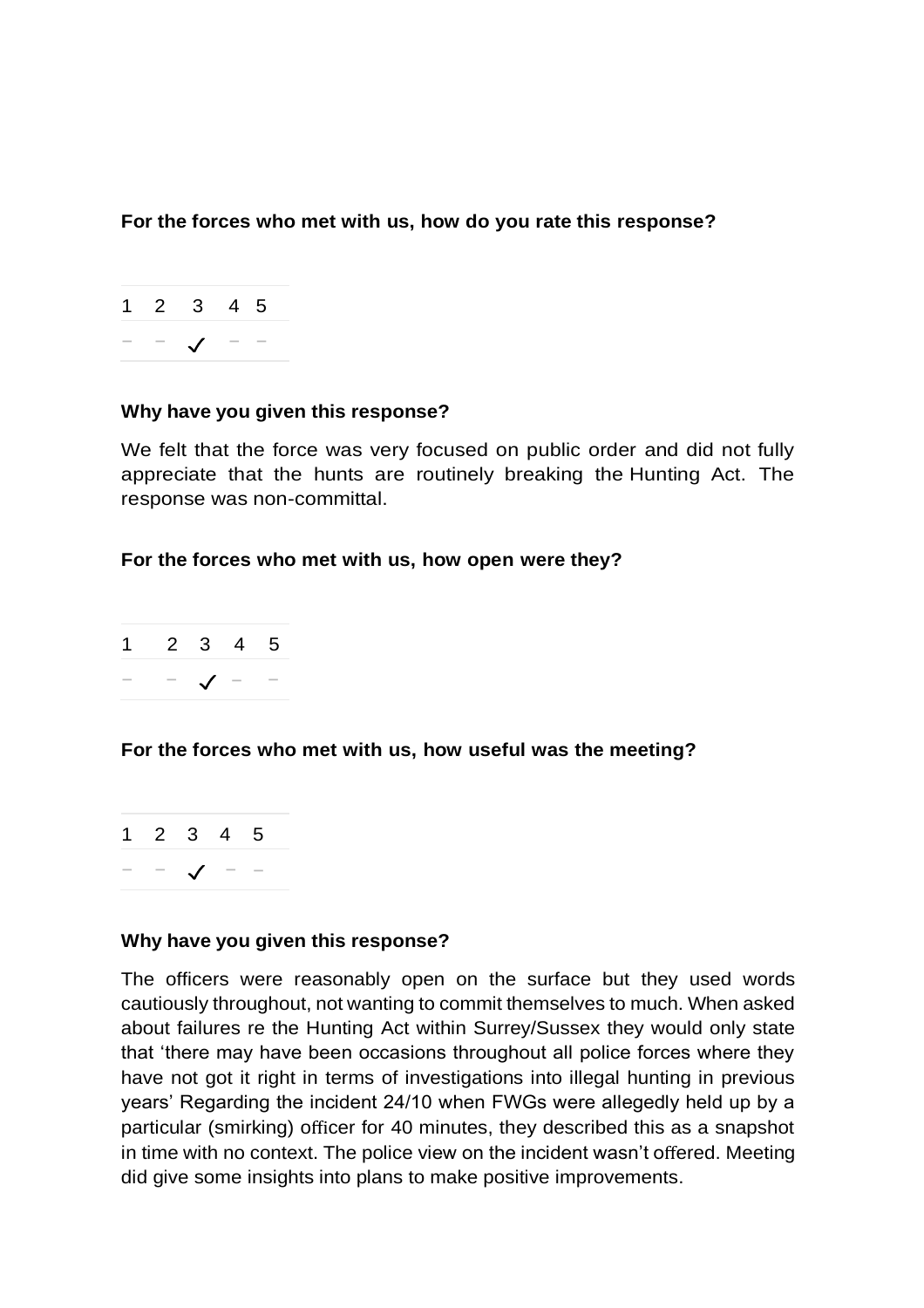However, the next time we met with the force, they had made significant efforts to improve relations with FWGs and to address illegal foxhunting itself.

## **How willing was this force to take on board what we said?**

|  | $1 \t2 \t3 \t4 \t5$ |  |  |
|--|---------------------|--|--|
|  | $ \mathcal{I}$ $-$  |  |  |

## **Why have you given this response?**

This remains to be seen. Not much feedback given. They did say policing the Hunting Act can be a nightmare. Non-committal about how likely officers would be to ask questions of the hunt saying it was difficult for them to ask questions not under caution (yet the NPCC guidelines suggest questions are asked about the trail). They did say "we did not say the police feel they cannot question a hunt trail".

They rejected our "Field Guide to Officers Attending Hunting Incidents".

## **Has this force taken any actual steps to improve their relationship with FWGs?**

- ✓ Yes
- No
- Other

## **What steps have they taken?**

They are having regular meetings with FWGs. Also invited AAF. However, not many FWGs actually attend, as they think it is a waste of time. They are also planning on asking the hunts for the trail maps next season.

They said they are keen to engage with FWGs and build relationships. They have also told AAF they are working with LACS to improve training and are working on an educational document for officers re gathering evidence in respect of illegal hunting. AAF were invited to a meeting with several FWG groups 14/4/21. FWGs were given the opportunity to explain things from their point of view which included problems with cases expiring, not charging suspects, lots of IT and administration problems. The Crawley and Horsham case was discussed where police failed to provide sufficient video evidence despite having it (March 21). The police said they now have a system where monitors can upload evidence.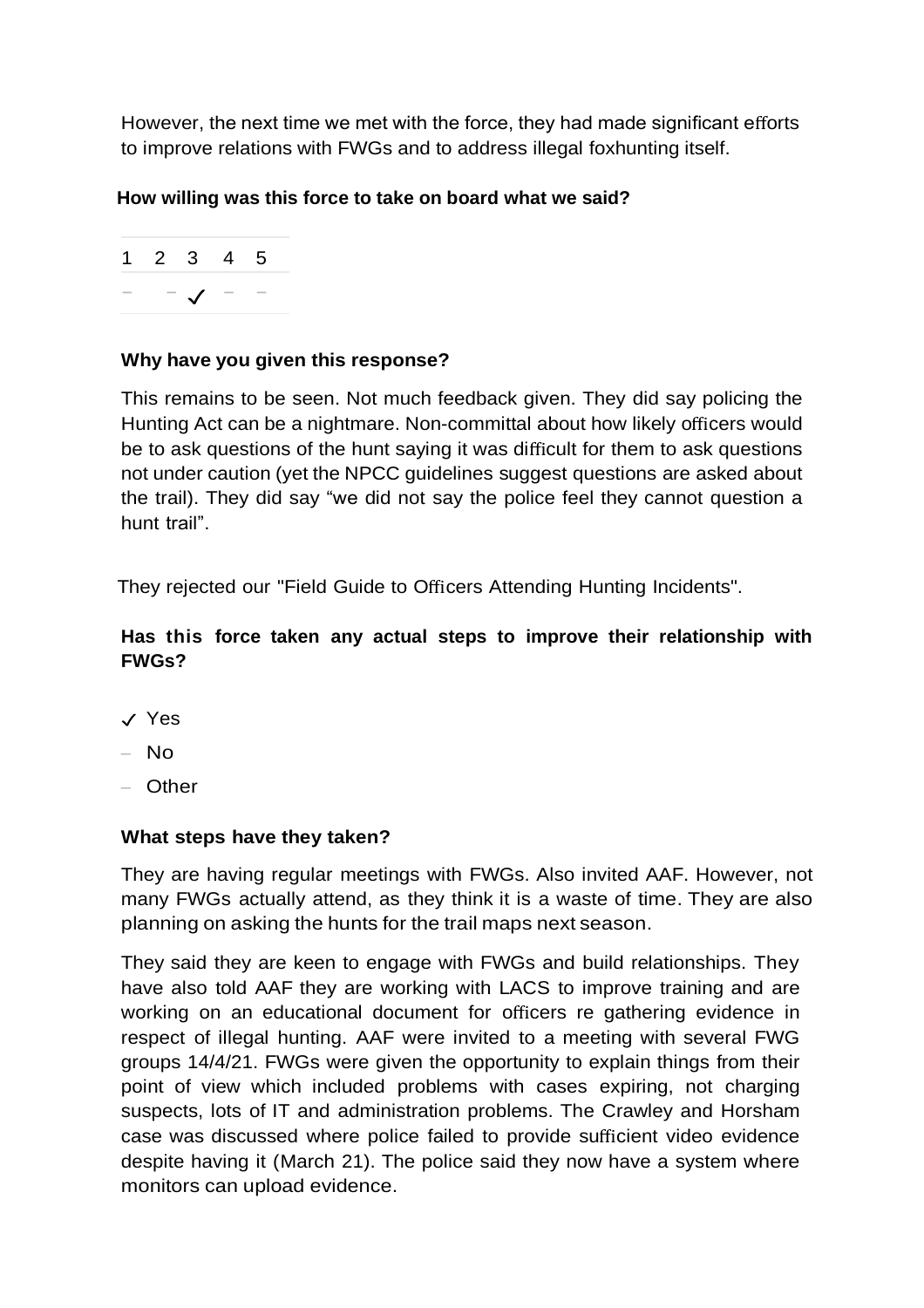**Does this force have an aide memoire or any guide to policing illegal hunting?**

- ✓ Yes
- No

#### **What do you think of the guide/aide memoire?**



#### **Why have you given this response?**

Outdated. They say they are working on an educational document for officers re gathering evidence in respect of illegal hunting.

#### **How well trained are the police in this force?**



#### **Why have you given this response?**

Only 2 WCOs for the whole of Surrey/Sussex. Surrey Police said most officers won't have a clear idea of what to ask a hunt if they attend.

#### **How do you rate this force's behaviour in the field with regard to illegal foxhunting and incidents involvingFWGs?**

- Always appear biased
- ✓ Usually appear biased
- Sometimes appear biased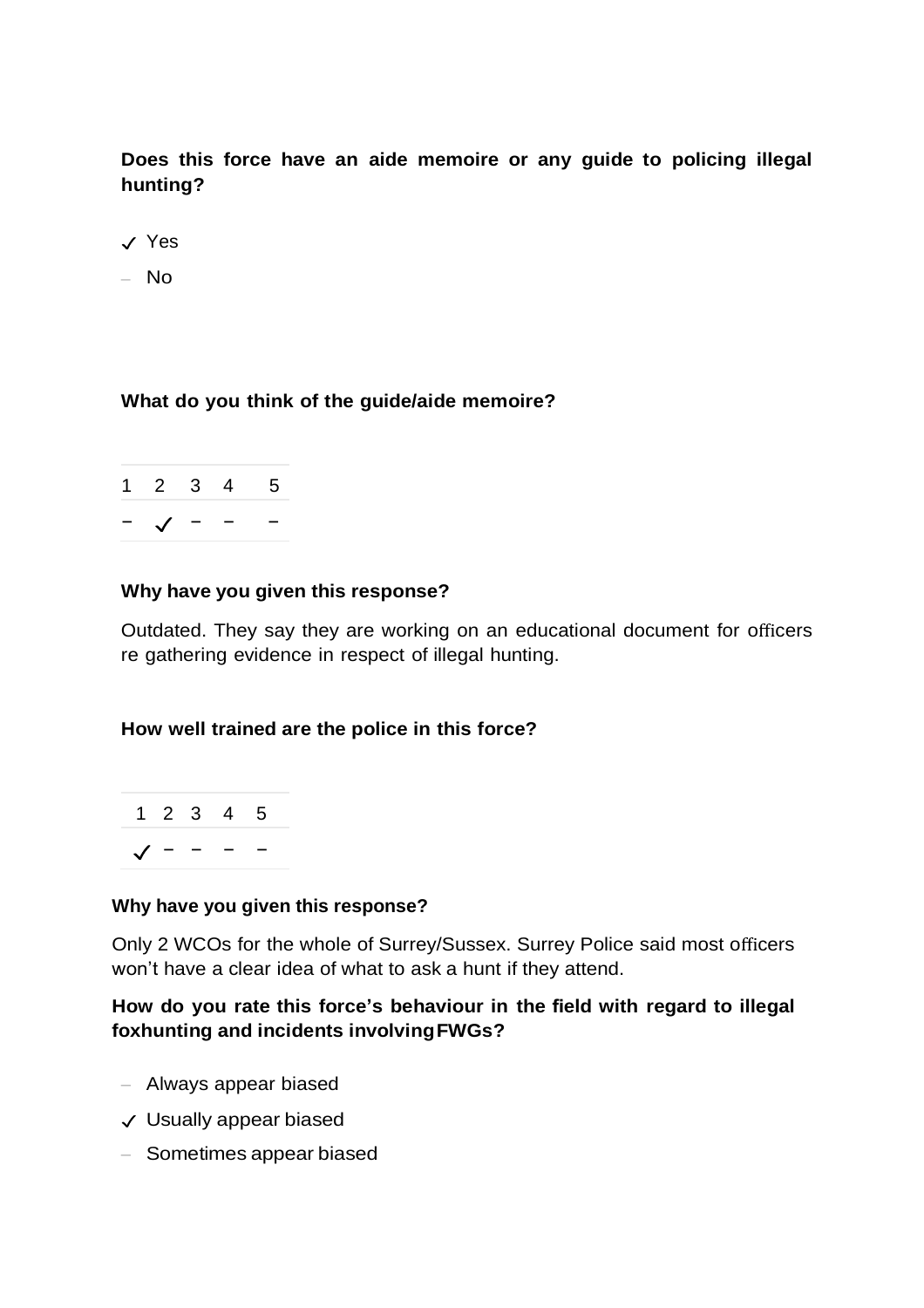- Rarely appear biased
- Never appear biased

#### **Why have you given this response?**

At present the force do have a reputation for being biased. Reports/photographic evidence of apparent over familiarity between the police and the hunt is an issue, posing outside a BASC tent (see hit report 7/8/20) was also bound to create friction due to links between the different 'country sports'. Administrative and operational failures inevitably create perceived bias. Holding up FWGs yet having no standard procedure for requesting trail details from the hunt is bound to reduce confidence. Surrey police say there is no need to question officers (including WCOs) about any interest in bloodsports as the standards required of police officers generally covers this and the strict Police Code of Ethics should prevent bias. (If one of the two WCOs happened to be pro bloodsports that would equate to 50% being pro? In this situation it would be good if they would follow Dorset's example).

**Looking at the response to our FOI asking about police systems and organisation with regard to foxhunting, how do you rate their ability to take action on illegal foxhunting?**

| $1 \quad 2 \quad 3$ | 4 5             |  |
|---------------------|-----------------|--|
|                     | $\qquad \qquad$ |  |

#### **Why have you given this rating?**

Not an FOI - came from our discussions with them. Operation Rush is not part of the Rural Crime team. It is still heavily focused on public order, but this is (hopefully) changing. They had an opportunity to prove that they could prosecute, but police failure with the Crawley and Horsham prosecution indicated catastrophic incompetence.

They do mention hunting with dogs on their website but there is inconsistency between the two police forces (Surrey/Sussex). They acknowledged illegal hunting goes on but with only 2 WCOs for the whole of Surrey/Sussex and most officers not having a clear idea of what to ask a hunt if they attend this will be limited until training is improved (and the number of WCOs increased?)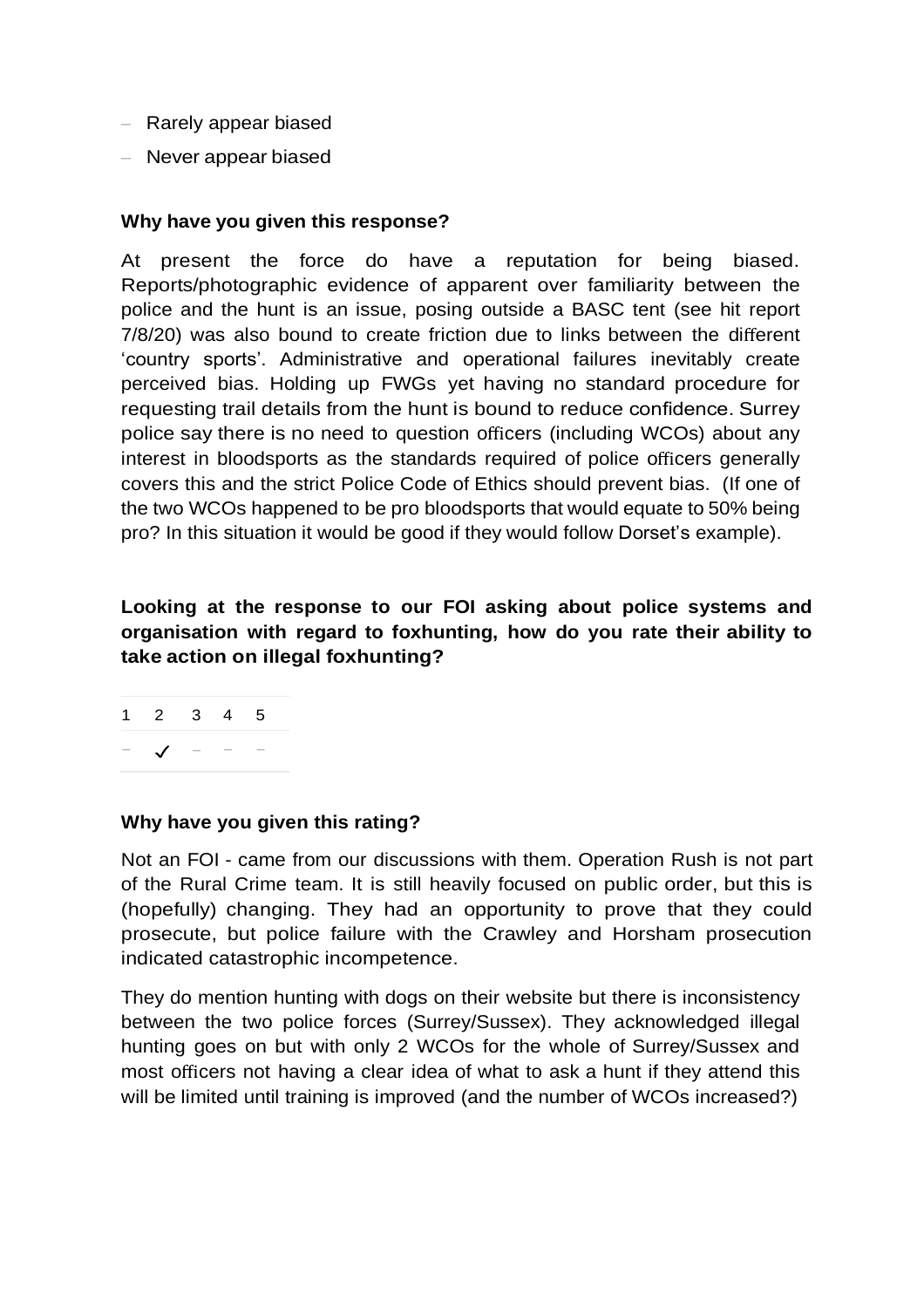## **Do you think the force focuses too heavily on public order as opposed to dealing with illegal foxhunting?**

- ✓ Yes
- No
- Other

### **Why have you given this response?**

Based on the hit reports/media reports there would seem to be an issue here. This has been an issue for some time, we have first hand accounts from trusted sources re previous seasons.

Also, the "Memorandum of Understanding", which the force wanted the FWGs and the hunts to sign was focused on public order once again. It did not address illegal hunting, the root cause of the public order difficulties. It also used the term "protesters' to refer to the FWGs. They are not protesters.

#### **Overall, how do you rate this force?**

**Take into account willingness to engage with AAF, willingness to engage with FWGs, actions in the field etc.**

|  | $1 \quad 2 \quad 3 \quad 4 \quad 5$ |  |
|--|-------------------------------------|--|
|  | $ \checkmark$ -                     |  |

#### **Any other comments?**

While the force is very willing to engage with us, incidents in the field and prosecutions are letting them down. Forces are judged by what is seen by the public, not by their intentions. It would also help if they acknowledge publicly that they are tackling illegal foxhunting. As they ARE planning to tackle illegal hunting, it makes sense to say they are,.

#### **In the opinion of AAF, how can this police force improve?**

There are only 2 WCOs for the whole of Surrey/Sussex. Surrey Police said most officers won't have a clear idea of what to ask a hunt if they attend.

FWGs are a potential resource for police and should be viewed as such.

All officers would benefit from a much greater understanding of the issues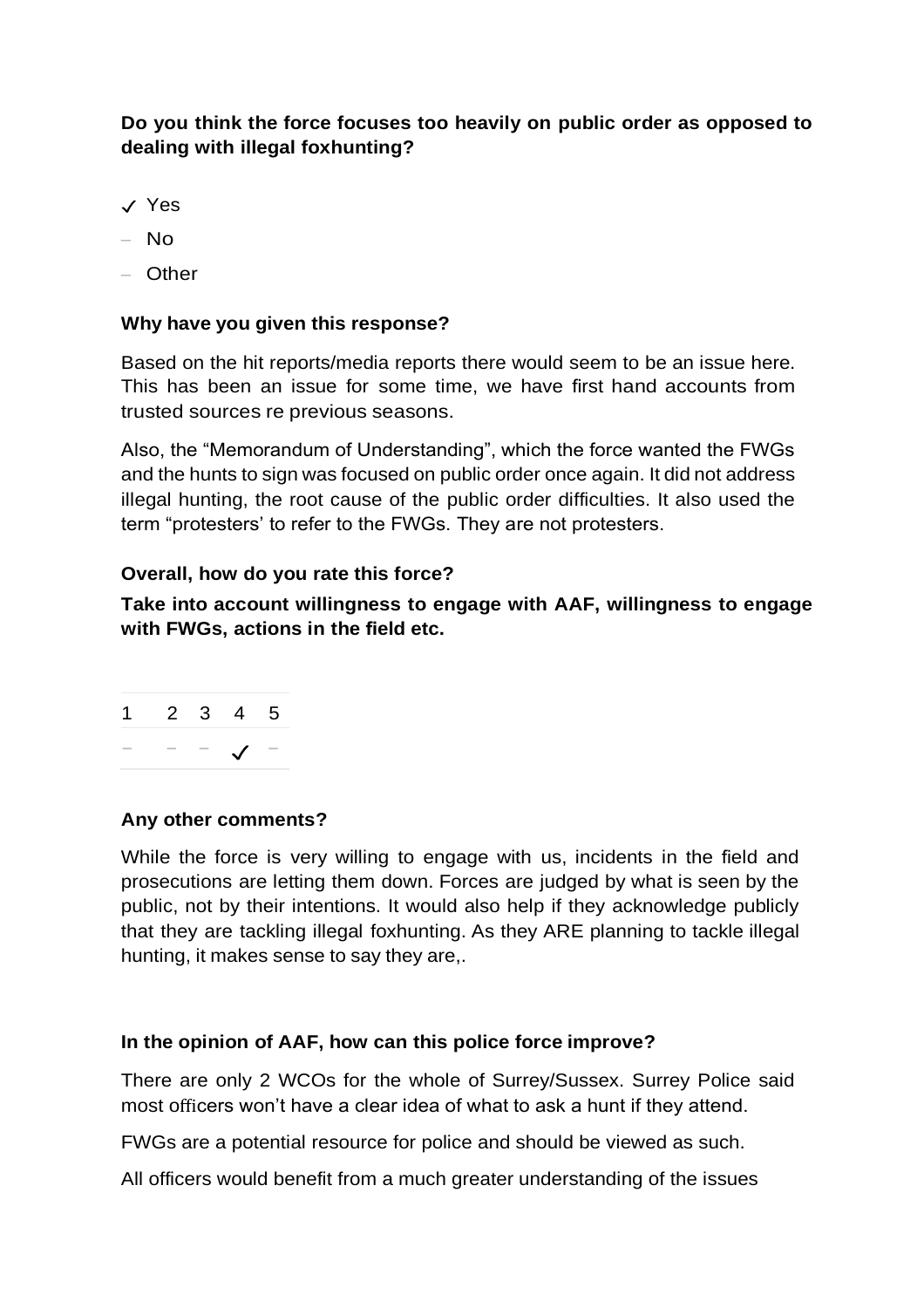surrounding illegal hunting and the motivations of FWGs. We have created three helpful documents:

[Practical Advice for All Officers](https://www.actionagainstfoxhunting.org/wp-content/uploads/2021/11/B-1411-Practical-Advice-for-all-Police-Forces.pdf) – this includes training advice [A Field Guide for Officers](https://www.actionagainstfoxhunting.org/wp-content/uploads/2021/11/A-1411-FIELD-GUIDE-ILLEGAL-FOXHUNTING.pdf) – to use if they are called to a hunt A Study - [Why sabs and monitors are not protesters.](https://www.actionagainstfoxhunting.org/wp-content/uploads/2021/11/A-1411-Why-sabs-and-monitors-arent-protesters.pdf) – an insight FWG organisations.

**Hit reports, media reports and other research for Surrey and Sussex.**

<https://www.facebook.com/SurreyHuntSabs/posts/134167588231333> 26/8/20. FWGs report to police with video evidence – Surrey Union huntsman using mobile while driving.

**<https://www.facebook.com/SurreyHuntSabs/posts/139667987681293>** 6/9/2020. Surrey Union break covid regulations – FWGs give video evidence to police

<https://www.facebook.com/westkenthuntsabs/posts/1208917162820480> 15/9/20. Sussex police ignore covid rules and join in ESRM social gathering.

<https://www.facebook.com/SCoastHuntSabs/posts/1453118051562289> 10/10/20. Tractor ramming incident. Sussex police investigating.

<https://www.facebook.com/westkenthuntsabs/posts/1243657422679787> <https://www.facebook.com/east.sabs/posts/3801372119883873> 24/10/20. Apparent bias from a Sussex officer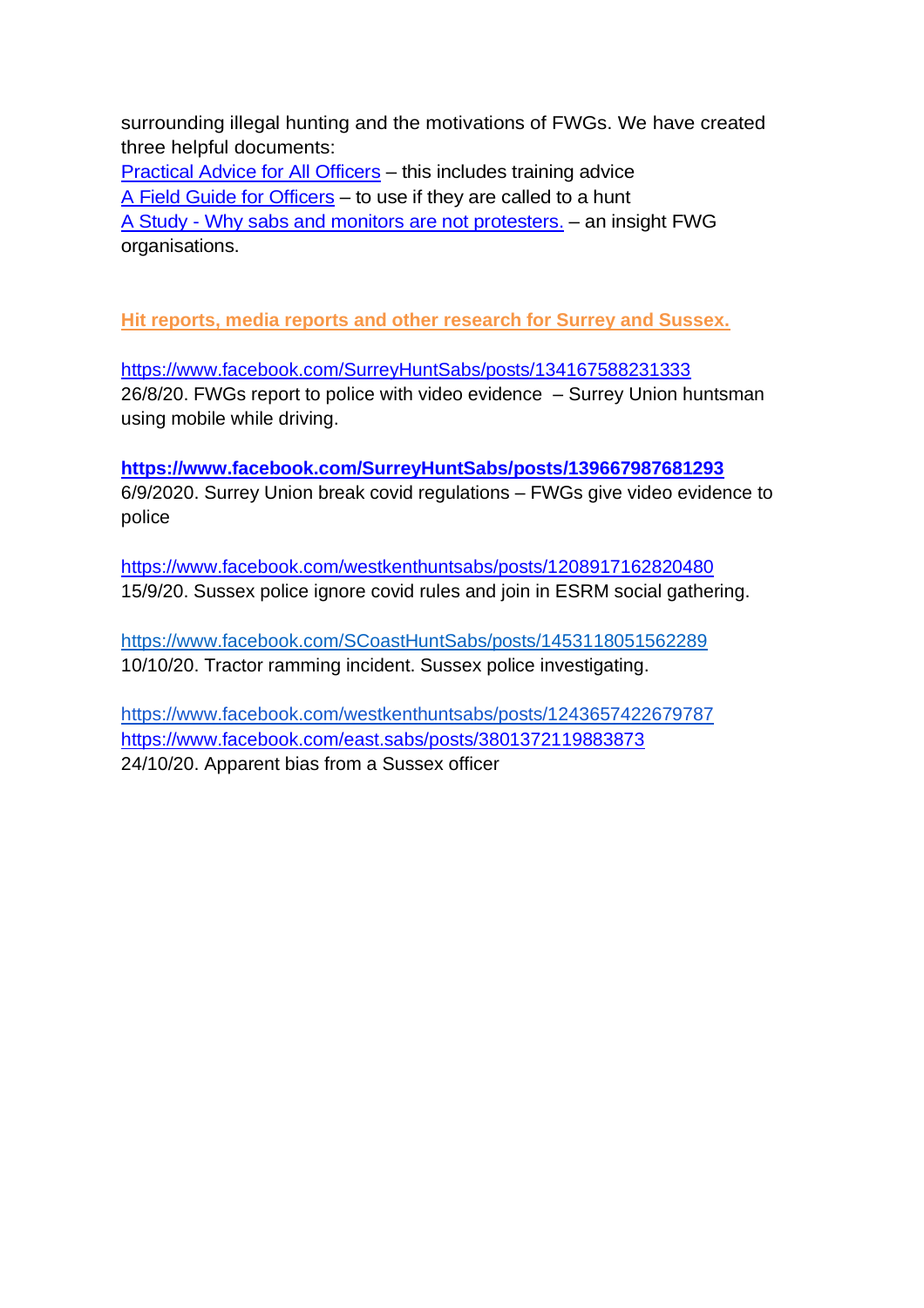over allowing the num to get away:

What ensued was an embarrassment to policing and an embarrassment to British society as a whole. It was clear as day they'd been called by the hunt to stop us! PC Porter came up to our window demanding documents with no reason as to why he stopped us. Upon producing documents PC Porter announced that they could have been forged so he spent the next 40 minutes calling the relevant motoring departments to check we were road legal! During this time we questioned him on his ties with the hunt and you could see him smirking behind his mask. It was at this point he couldn't make eye contact and he slipped out that 'he had prevented a breach of the peace!'.... I wonder if every 'routine traffic stop' is to prevent a breach of the peace!? If there was ever any doubt that Sussex Police were corrupt and in the pockets of the hunt then that has well and truly disappeared!

<https://www.facebook.com/SurreyHuntSabs/posts/180208016960623> 5/12/20. Surrey union hunt called police claiming FWG harassment.

**<https://www.facebook.com/BrightonHuntSaboteurs/posts/10157527203071606>** 5/12/20. Crawley & Horsham hunt – Police present

[https://www.facebook.com/permalink.php?story\\_fbid=3729656873765574&id=1053](https://www.facebook.com/permalink.php?story_fbid=3729656873765574&id=105305009534130) [05009534130](https://www.facebook.com/permalink.php?story_fbid=3729656873765574&id=105305009534130)

12/12/20. ESRH illegally hunting. Police called, did not attend (see comments below)

<https://www.facebook.com/wiltshirehuntsabs/posts/3574041489300070>

16/1/21. Shooting, not fox hunting but apparent poor handling and bias shown by police. FWGs attacked and injured.

<https://www.facebook.com/watch/?v=5537888819562137>

3/3/21 report. Failure to achieve prosecution against FWGs. Alleged bias and poor police admin. Ree 14/11/2019 incident. Shooting incident but involved FWGs looking for a fox hunt.

<https://thecitro.substack.com/p/cps-bungling-appears-to-let-crawley> [https://thecitro.substack.com/p/intimidation-violence-and-illegal.](https://thecitro.substack.com/p/intimidation-violence-and-illegal) 10/3/21 court case against Crawley & Horsham dropped. Poor police administration/knowledge. (Also poor court and CPS admin/knowledge)

<https://www.facebook.com/SurreyHuntSabs/posts/243534100628014>